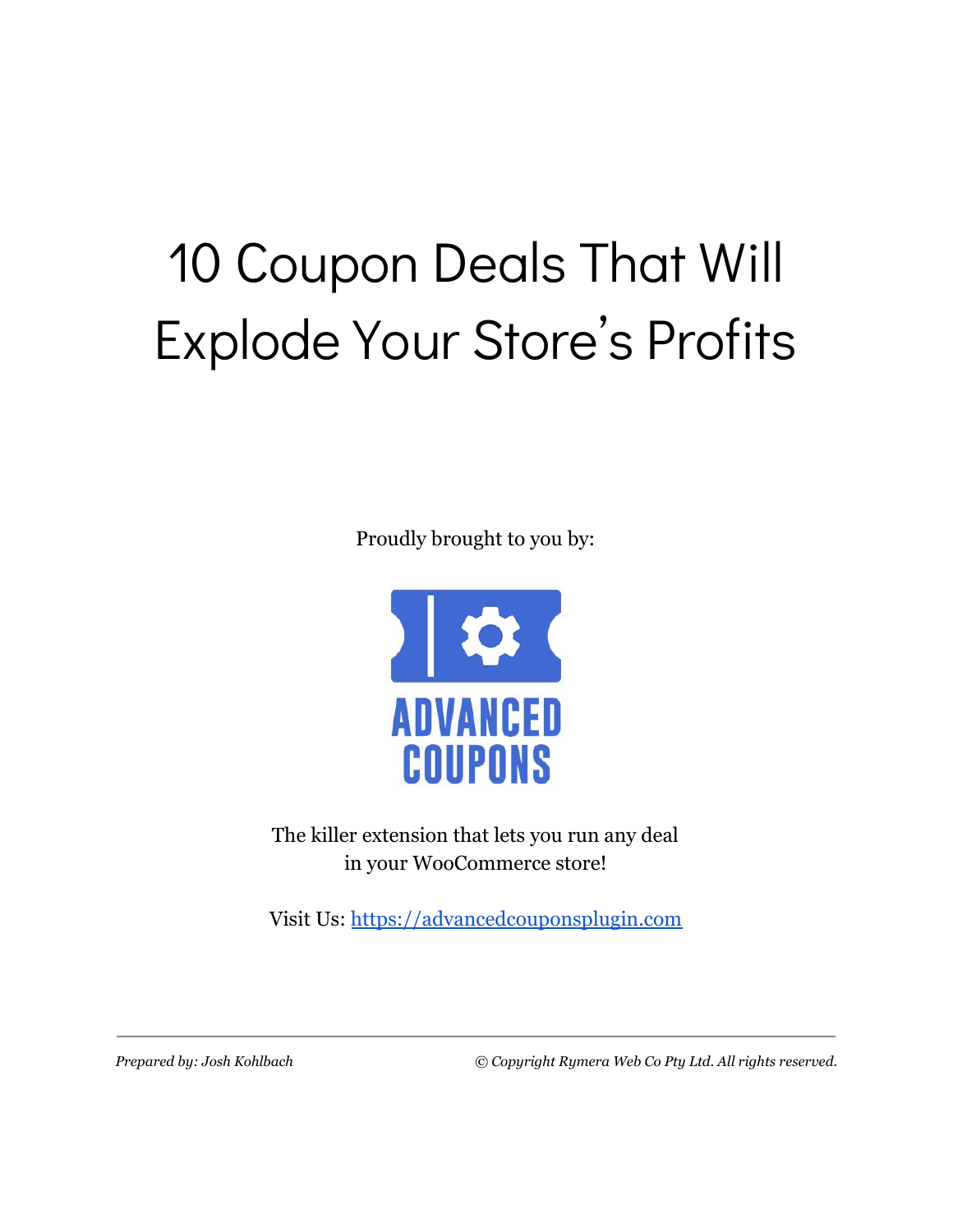## Table Of Contents

| "WELCOME10"                             | $\mathbf{2}$ |
|-----------------------------------------|--------------|
| <b>Free Shipping Offer</b>              | 4            |
| <b>Buy One Get One (BOGO)</b>           | 5            |
| <b>Free Products</b>                    | 6            |
| <b>Flash Sales</b>                      | 7            |
| <b>Threshold Offer</b>                  | 8            |
| <b>Customer Groups</b>                  | 9            |
| <b>The Upsell</b>                       | 10           |
| <b>The Product Bundle</b>               | 11           |
| <b>Cart Abandonment</b>                 | 12           |
| <b>Affiliate Deals</b>                  | 13           |
| <b>Advanced Coupons for WooCommerce</b> | 14           |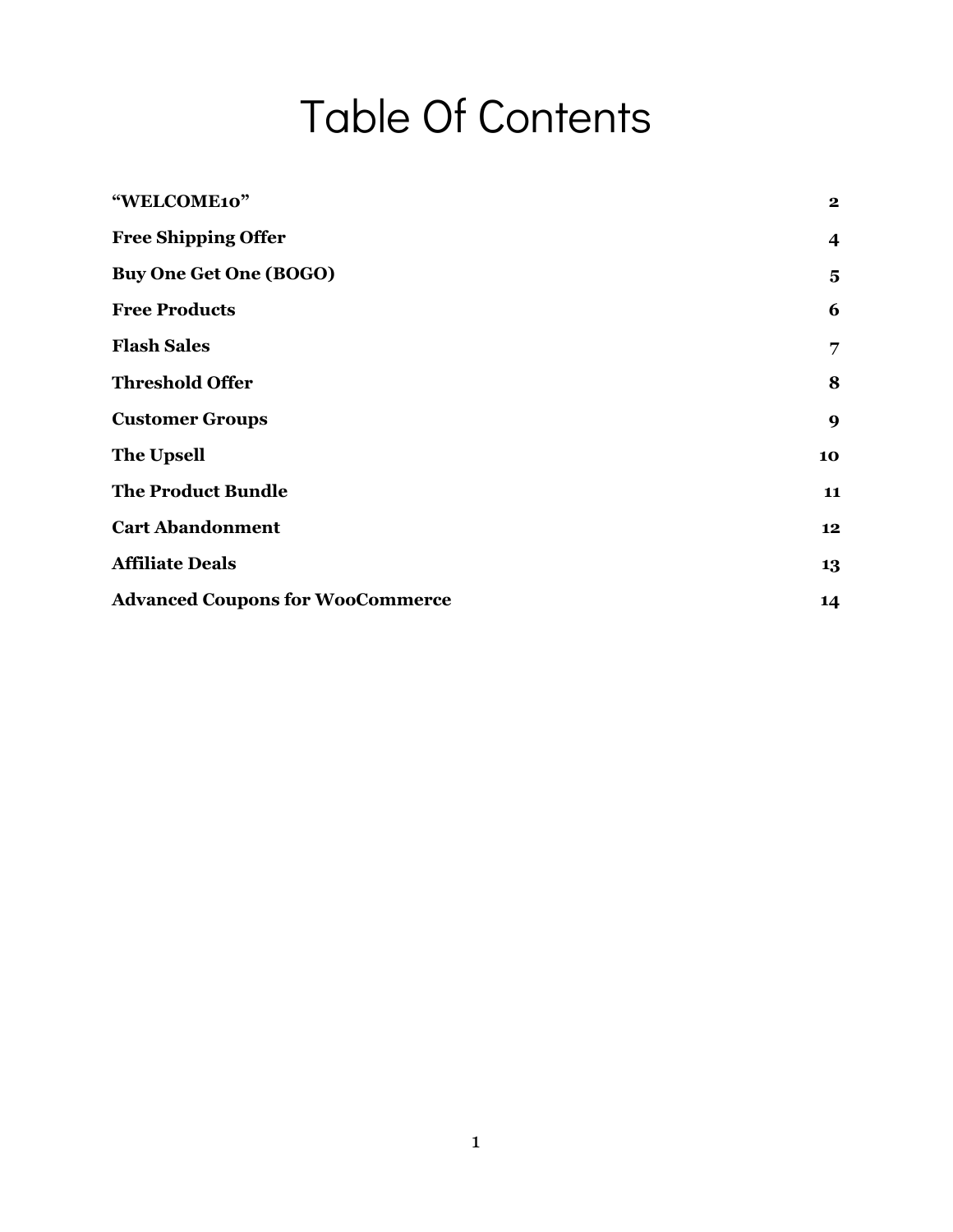### "WELCOME10"

<span id="page-2-0"></span>A basic coupon deal that promises a 10% discount for their first order in exchange for their email address.

**Target:** New visitors only

**Discount Type:** Percentage based (usually 10%)

**Motivation:** To get people onto your email list

#### **Display Options:**

- Delayed lightbox popup (6 sec delay)
- Exit Intent lightbox popup
- Exit Intent full screen takeover
- Welcome gate

The welcome coupon is a great place for us to start on our list. It's a tried and tested marketing tool and when done correctly can have a great impact on email collection.

The idea is that you give a 10% discount on their first order in exchange for getting their email address. Since most people will visit your store and then bounce it is a fantastic way to secure more emails for remarketing later.

Most people pair it with a newsletter offer – "sign up for our newsletter and get 10% off your first order" – but you don't have to do that, it can be a straight offer for the coupon in exchange for their email address.

My suggestion: Pair it with an automated email sequence in Drip or similar email marketing tool.

Using a post-signup email sequence will let you do a number of things:

- 1. Provide the discount code immediately
- 2. Educate people about your store and your products (education email/s)
- 3. Provide stories and testimonials of other customers (social proof email/s)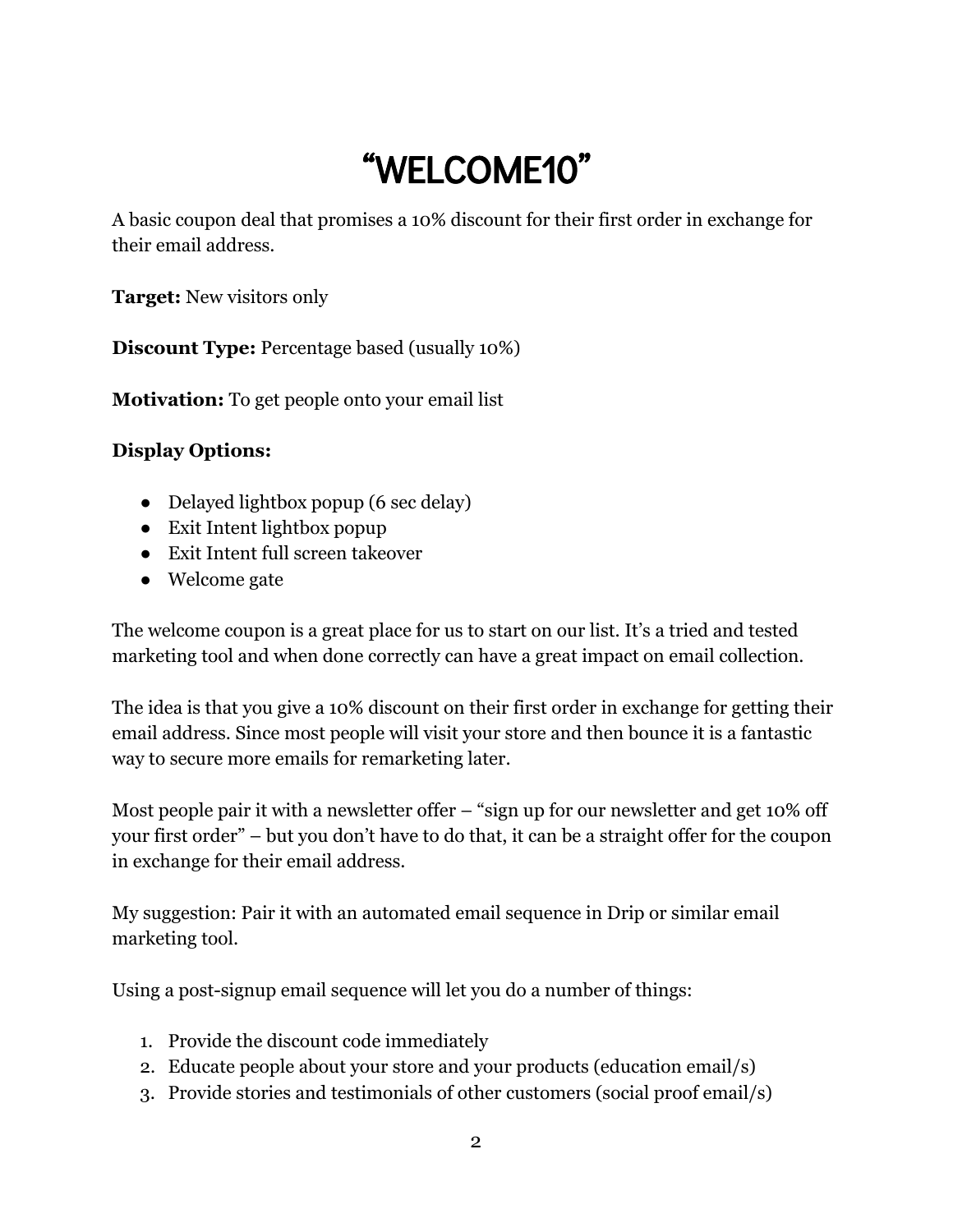4. Remind them about the welcome coupon if they haven't used it yet

Education and social proof are important for increasing trust and familiarity with you and your brand.

Many people, despite deliberately signing up for it, will not use the welcome coupon straight away. Follow up your educational and social proof emails with a reminder email about their welcome coupon. It will come at a time where they are now familiar with you and your brand and they'll be more likely to use it.

Make sure this sequence and reminder emails only go to customers who haven't used the coupon yet – this is easy to do in tools like Drip.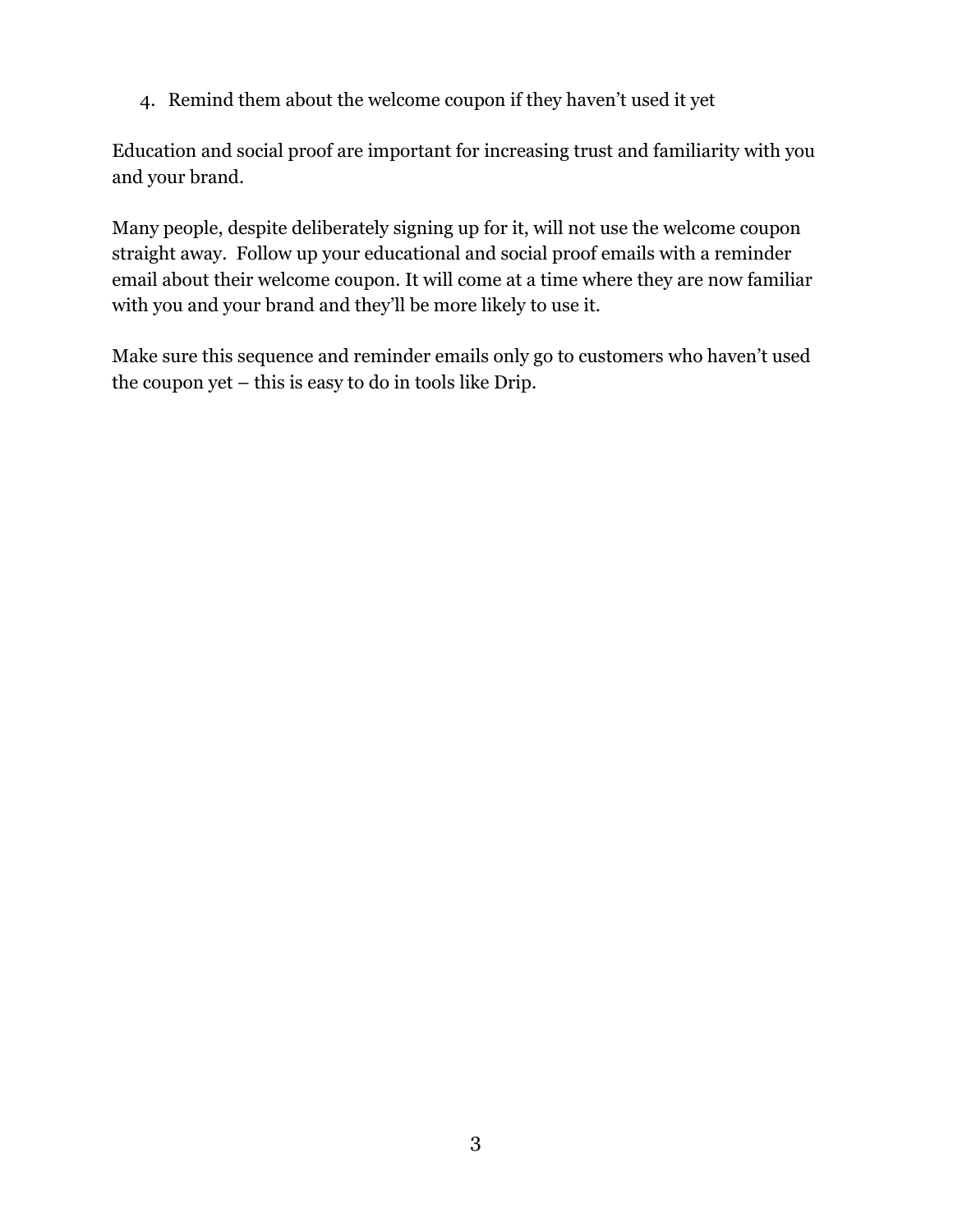### Free Shipping Offer

<span id="page-4-0"></span>A coupon that grants the customer free shipping for their next order.

**Target:** Existing customers (can be used for new customers as well)

**Discount Type:** Free shipping

**Motivation:** To increase orders

#### **Display Options:**

- Via targeted email blast
- Popup offer during cart
- Automatically applied cart deal
- Sidebar while shopping

There's very few offers that are as motivating as a good free shipping offer to customers.

Shipping costs are one of the things that people will actually add stuff to cart and then go all the way through to your checkout just to see what they are. If you can take that off the table, then it's removing a potential objection before it even comes into their mind.

The motivation for the store owner is to increase sales numbers either temporarily or as a permanent arrangement. You can work free shipping into your offers in multiple ways.

If you want to run this as a temporary offer to spur customers along, then it's easily done as a an email blast promoting your coupon code coupled with an expiry date.

If you want to personalise the offer you could add it to your post-purchase email sequence. Think about the typical purchase cycle of your customers and time the email to go out just prior to when they would typically make another order (it helps if you have data to back this up). This will make it the most effective.

Another option is to make it a permanent deal that is triggered automatically based on the customer's cart content.

You can do this in our plugin [Advanced Coupons for WooCommerce](https://advancedcouponsplugin.com/?utm_source=AdvancedCoupons&utm_medium=PDF&utm_campaign=10CouponDealsFunnel&utm_content=10CouponDealsPDF).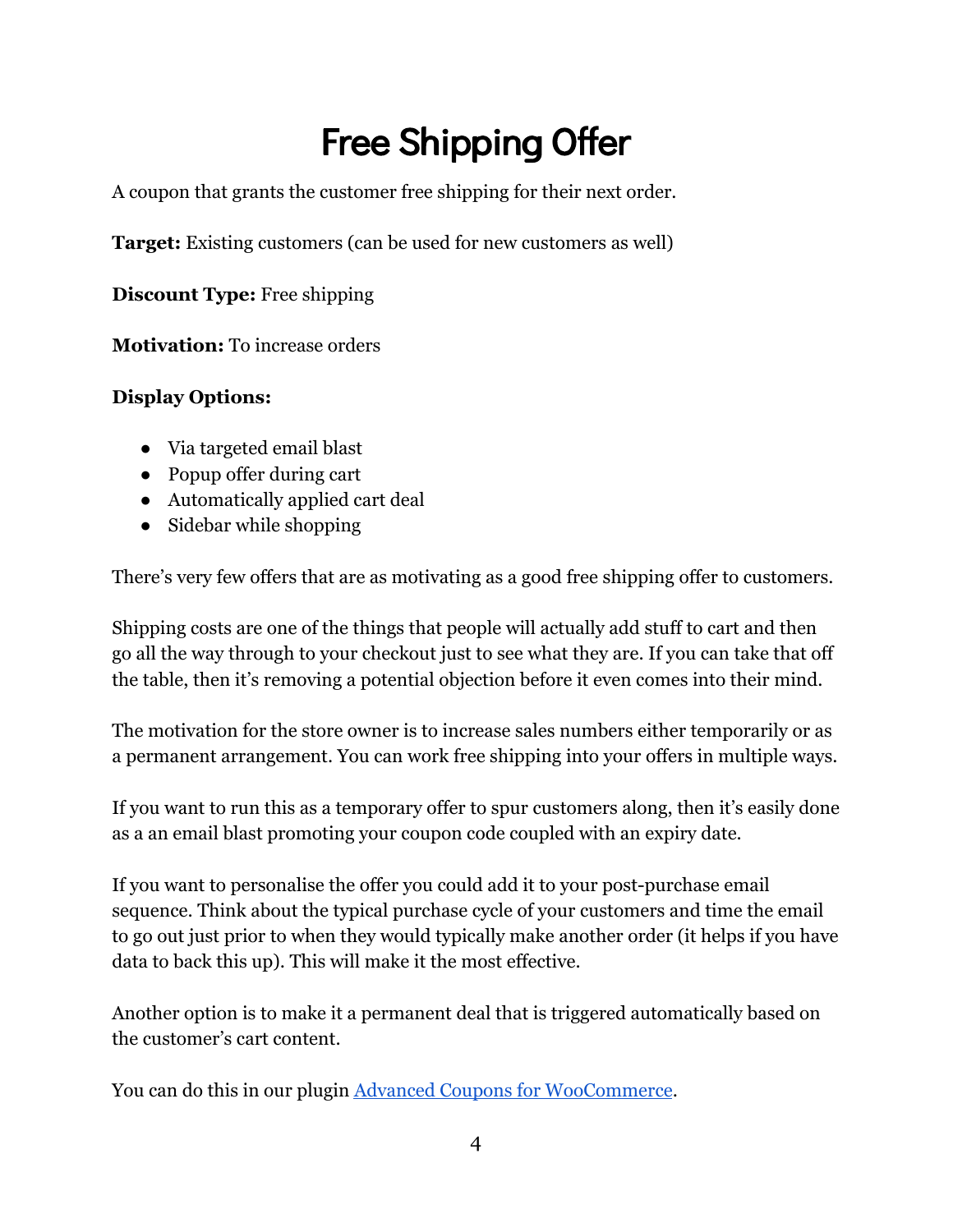### Buy One Get One (BOGO)

<span id="page-5-0"></span>When a customer buys a certain quantity of Product A, they get a Product B for free (or at a discount).

**Target:** All customers

**Discount Type:** Conditional product offer

**Motivation:** To increase orders for a certain product and/or introduce customers to a new product.

#### **Display Options:**

- Email blast
- Popup offer
- Standing offer on product page

Buy One Get One (BOGO) offers will sounds quite familiar; that's because it's one of the most popular formats to use when putting together an offer.

Buying a certain quantity of a product to get another product for free or for cheap is very enticing to customers.

Store owners tend to use BOGO offers for a couple of reasons:

- 1. To boost sales in general with a great offer
- 2. To introduce the customer to a new product at no cost in hope of them purchasing it separately

In [Advanced Coupons](https://advancedcouponsplugin.com/?utm_source=AdvancedCoupons&utm_medium=PDF&utm_campaign=10CouponDealsFunnel&utm_content=10CouponDealsPDF) you can run BOGO deals using coupons and even have them auto-apply if the customer makes the threshold in their cart.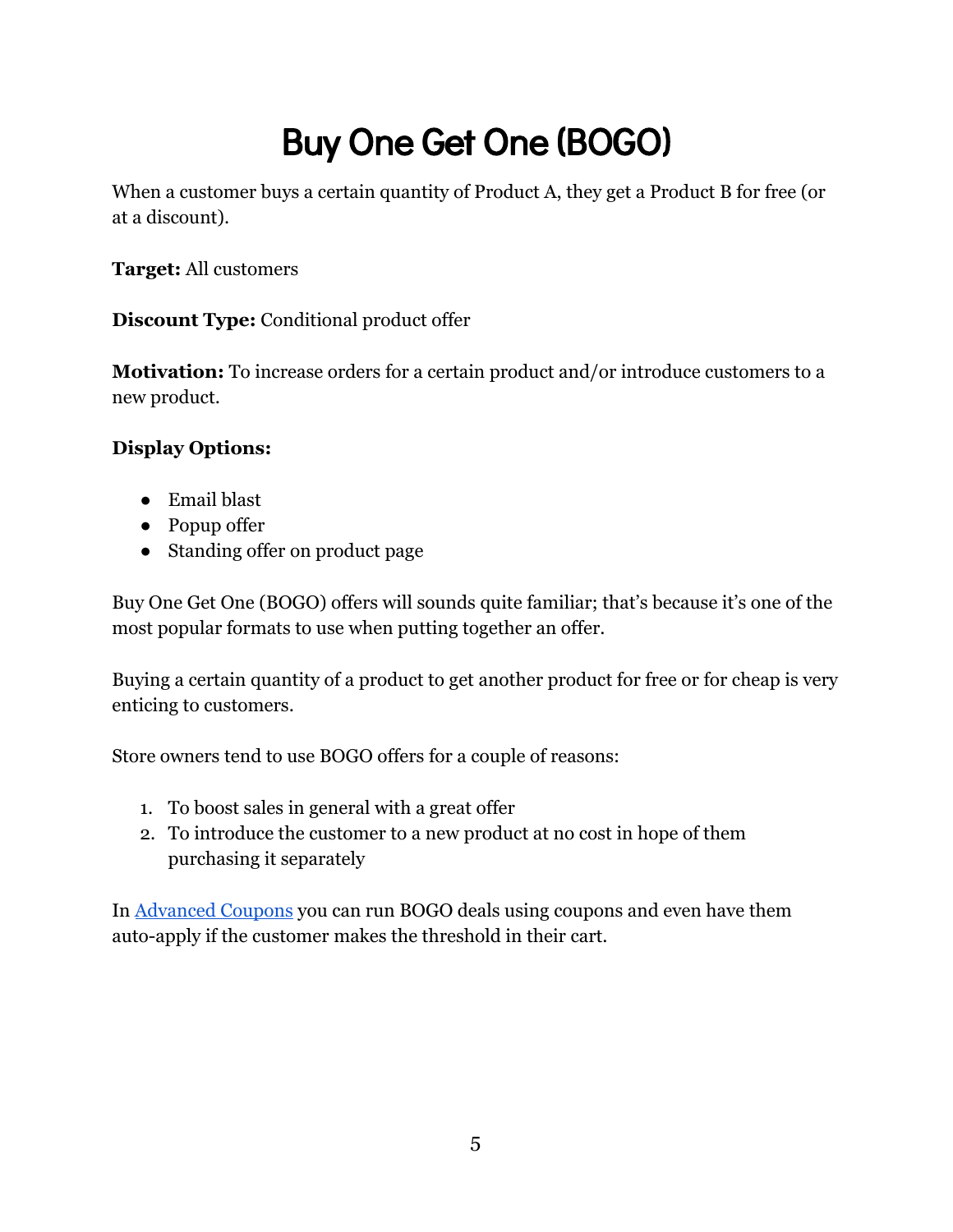### Free Products

<span id="page-6-0"></span>Conditionally giving away free products when another product is present in the cart.

**Target:** All customers

**Discount Type:** Conditional product offer

**Motivation:** Introducing customers to new products in the store at no cost

#### **Display Options:**

- Email blast
- Popup offer
- Standing offer on product page

Free product giveaways are generally framed as a "bonus" for completing some action.

You could use it to give a free product for all orders over a certain threshold. Or you could give away a free product if the customer is buying another specific product or a product from a certain category.

Another idea is to use it for giving away free product samples.

You can also restrict access to this free product to only those who enter a certain coupon code.

Free products can be very powerful especially because you've already earned the sale and you just need to provide the free product at cost in their package.

Using the apply conditions and free product tools in [Advanced Coupons](https://advancedcouponsplugin.com/?utm_source=AdvancedCoupons&utm_medium=PDF&utm_campaign=10CouponDealsFunnel&utm_content=10CouponDealsPDF) this is extremely easy to achieve.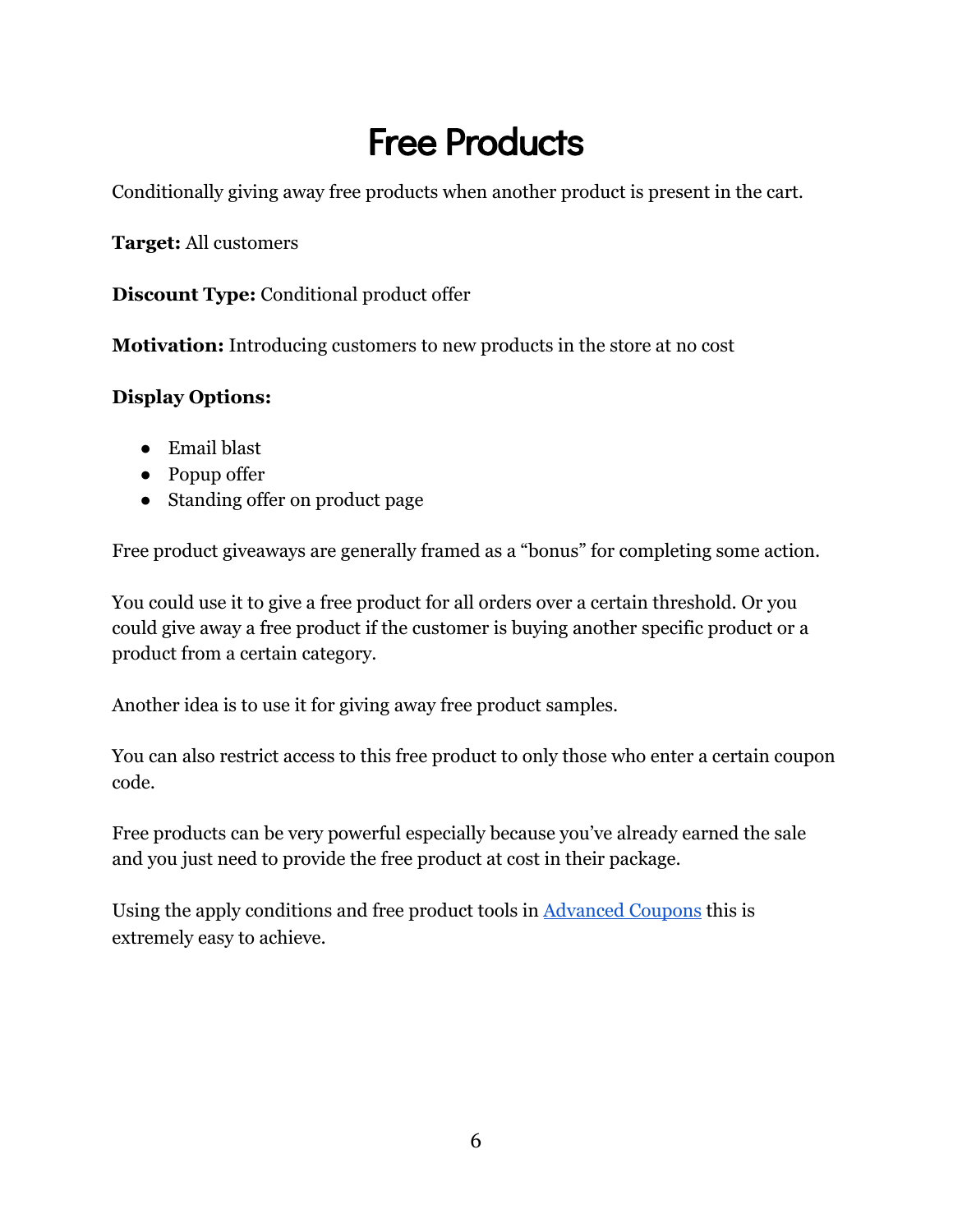### Flash Sales

<span id="page-7-0"></span>A flash sale is used to motivate users based on a certain time period. The time pressure creates urgency which gets them to take action or fear missing out.

**Target:** All customers

#### **Discount Type:** Timed offer

**Motivation:** To encourage your customer to take action quickly on a special offer or deal.

#### **Display Options:**

- Email blast
- Popup offers
- Social media

If you're running an amazing deal and you want to get the most customers taking action then consider using a flash sale to restrict the timing of the offer.

A timed offer means that the customer only has a small window of opportunity to take advantage of the deal.

This fear of missing out is a huge motivator and you will experience an amazing rush of customers for that period.

Very useful for holiday periods, special days (Black Friday/Cyber Monday) or just for boosting sales in a certain low period.

You can restrict the time period a coupon is available for in our **Advanced Coupons** plugin by setting a schedule. This will make the coupon active only for the period you are advertising. Just remember that it's based on your store's timezone, so adjust your email blasts accordingly!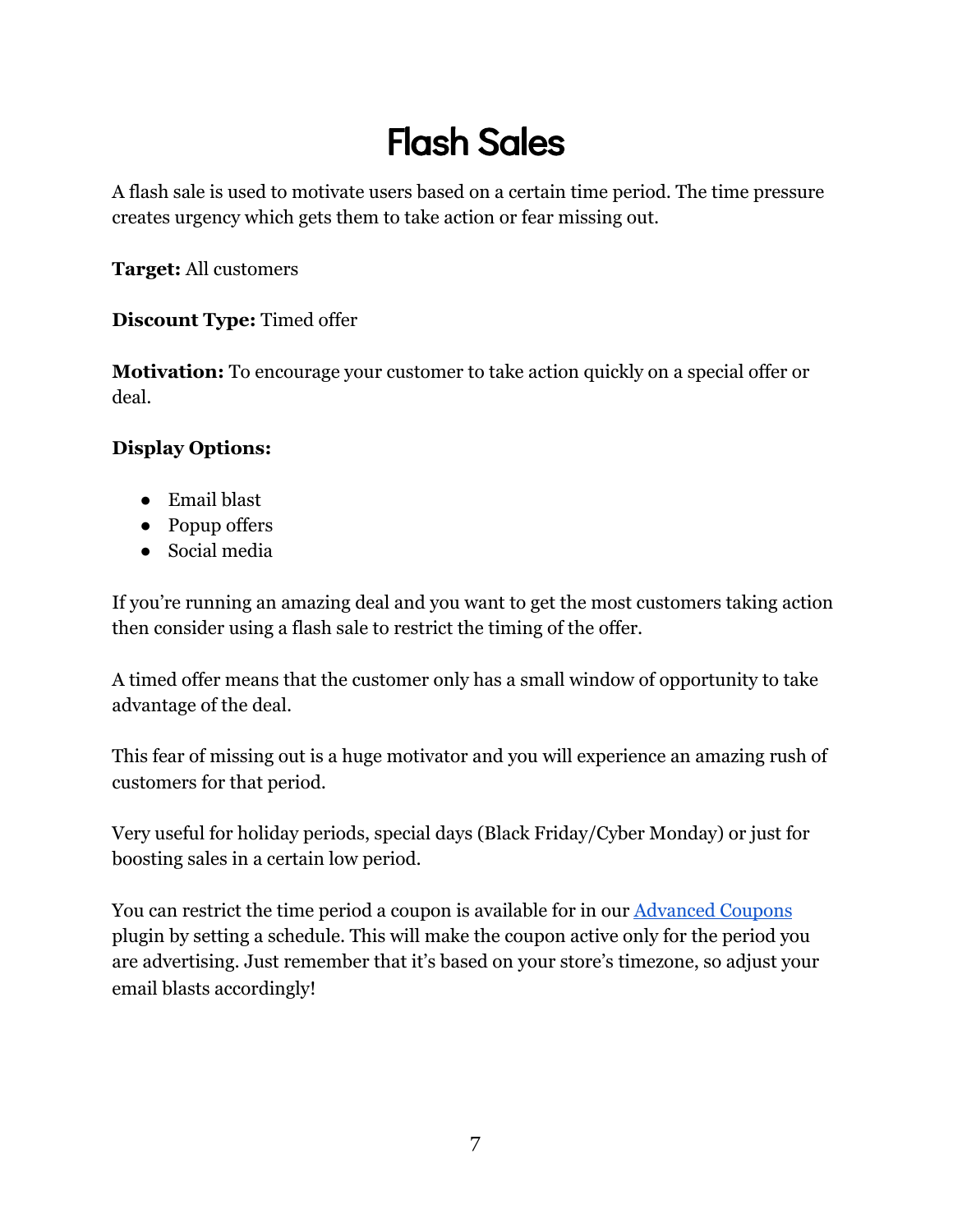### Threshold Offer

<span id="page-8-0"></span>A way to increase the average order size on your site. Threshold offers encourage customers to add more to their cart to unlock a discount of some sort.

**Target:** All customers

**Discount Type:** Discount offer

**Motivation:** To encourage your customer to buy more during their order

#### **Display Options:**

- In-cart messages
- Sidebar

One of the best ways to increase revenue is to look at figures like your average order value (AOV). This tells you the revenue you make, on average, from customers per order.

Focusing on boosting your AOV can do wonders for your bottom line and that's what this promotion type is all about.

Threshold offers are designed to inch the AOV higher and higher.

They works especially great if you can find a way to highlight the promotion in and around the cart page when the customer goes to review their order.

Making it seems like a game where they can "unlock" the next promotion level is a great way to incentivize.

In the [Advanced Coupons](https://advancedcouponsplugin.com/?utm_source=AdvancedCoupons&utm_medium=PDF&utm_campaign=10CouponDealsFunnel&utm_content=10CouponDealsPDF) plugin you can set the exact conditions you want before the coupon is allowed to be applied. There's options for cart subtotal, having certain products in the cart (with certain quantities) and more so you can really get creative about the threshold offers you put together.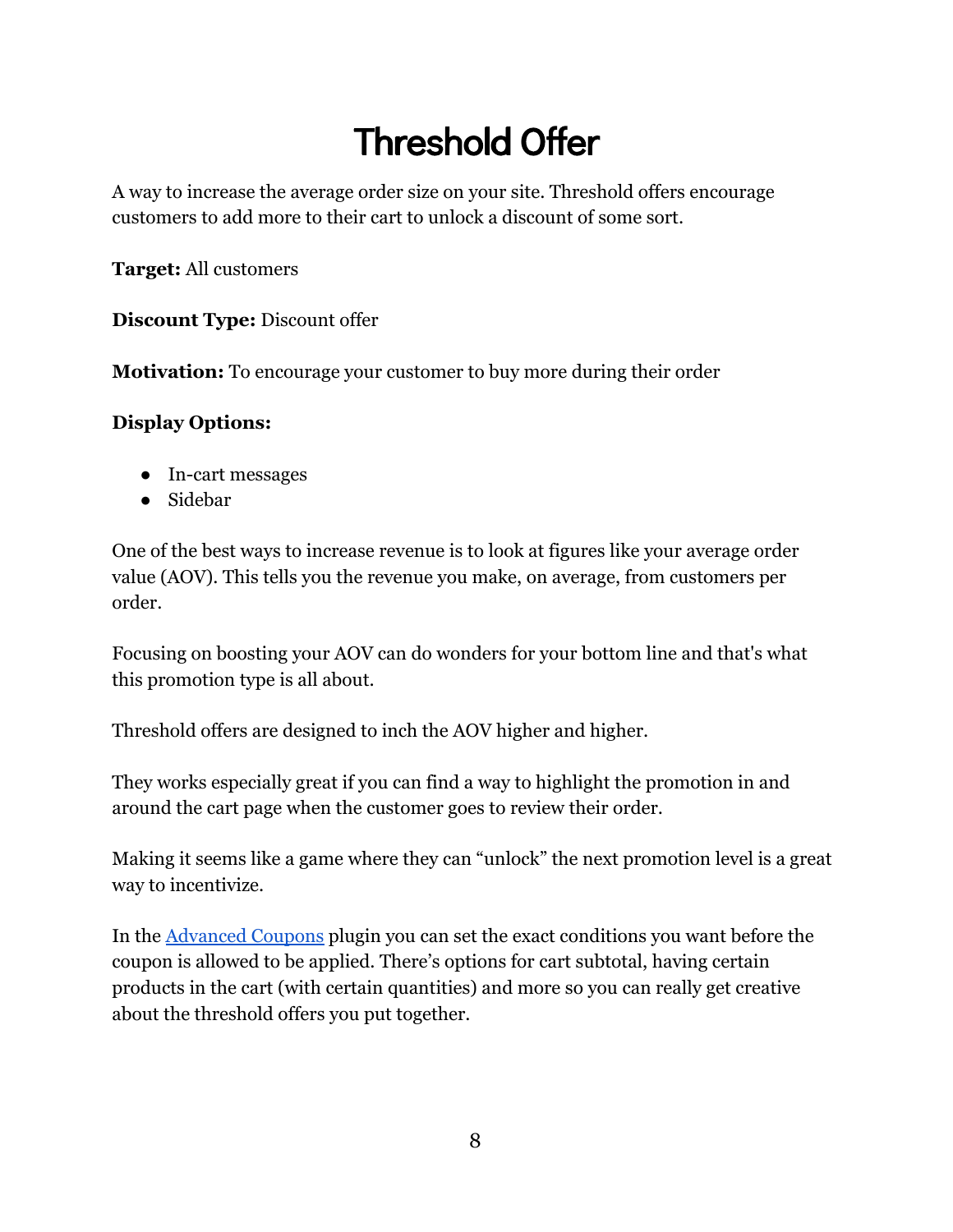### Customer Groups

<span id="page-9-0"></span>Targeting specific customer groups helps you craft deals that are highly relevant and therefore more likely to gain traction.

**Target:** Specific customer roles

#### **Discount Type:** Any

**Motivation:** Increase offer relevance and therefore take up rate

#### **Display Options:**

- Targeted email blasts
- Popup offers
- In-cart messages

Hyper focusing on certain customer groups is a great way to increase the relevancy of your offers.

It helps to imagine how an offer might apply to retail customers vs. wholesale customers for example. These two groups might buy the same products but for different reasons and in different quantities.

You can see how tailoring a deal to wholesale customers might be different. Buy One Get One deals probably won't work very well for wholesale customers. But a threshold offer might just get them ordering more.

You can also separate people based on their persona as well. If you run a store that caters for multiple types of customers, consider how this might affect the deals you run. Could you run one for each group perhaps?

Another great way to segment customer groups is by looking at customer who have previously bought before vs. new customers. Again, these groups buy the same products but with different motivations.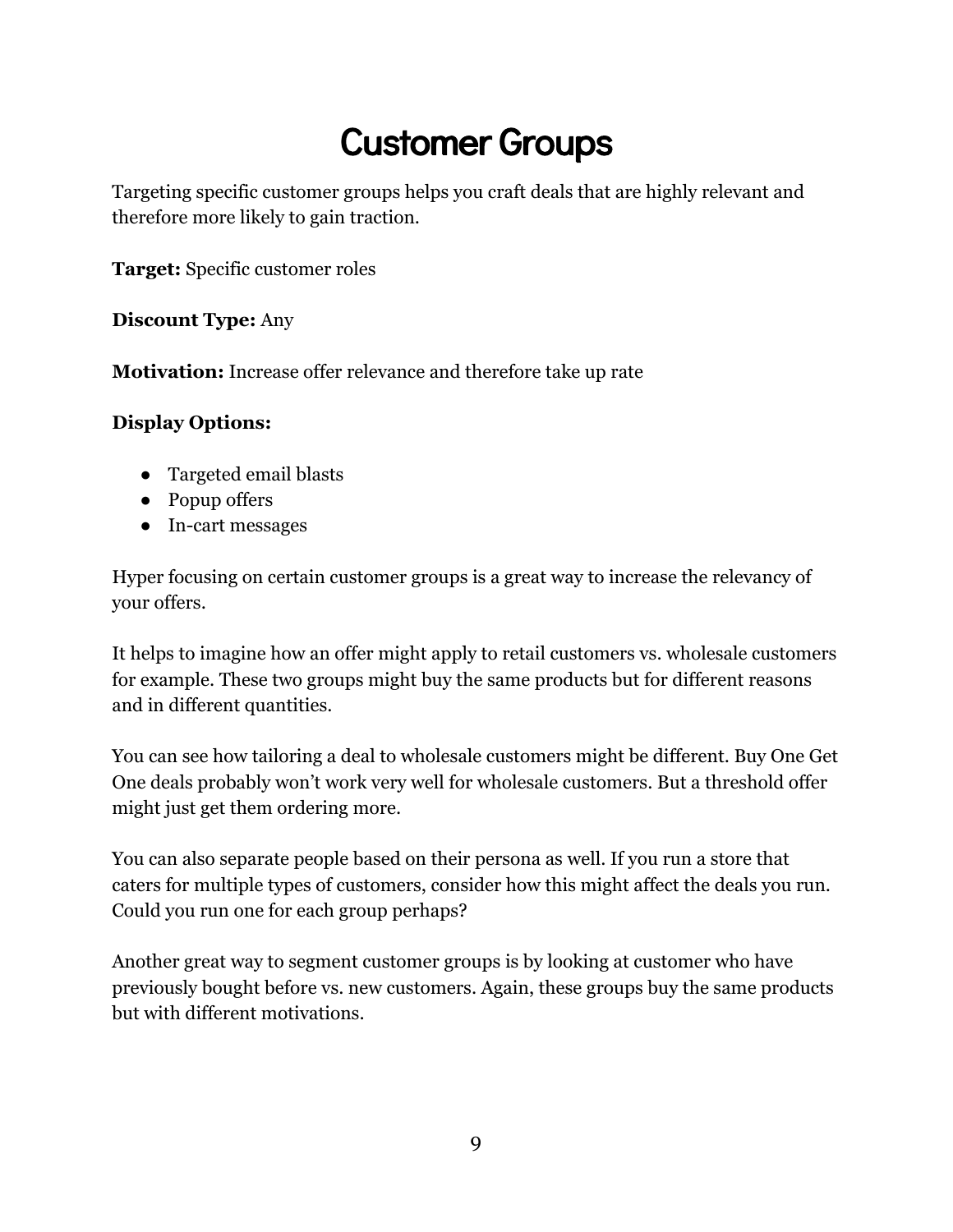### The Upsell

<span id="page-10-0"></span>Capture more revenue from customers by upselling what they're likely to need next with a discount.

**Target:** Any customer

**Discount Type:** Discount percentage

**Motivation:** To encourage your customer to buy more during their order

#### **Display Options:**

- In-cart messages
- Popup offers

Did you ever have that feeling that a company was guessing what you wanted next without you telling them? That's upselling.

You don't have to look far for examples. Amazon is one that has mastered the method of getting you to buy the next thing and the next thing.

So how do you implement this with a coupon? What's the trick in pulling off this deal?

Setting the apply pre-conditions – determining when the coupon is allowed to be applied – lets you get really specific about when to provide the upsells.

The second trick is to turn on auto-apply. This makes the system check for the pre-conditions and automatically add the coupon when those conditions are matched. Boom – automatic upsells.

These are part of the advanced features in [Advanced Coupons for WooCommerce](https://advancedcouponsplugin.com/?utm_source=AdvancedCoupons&utm_medium=PDF&utm_campaign=10CouponDealsFunnel&utm_content=10CouponDealsPDF).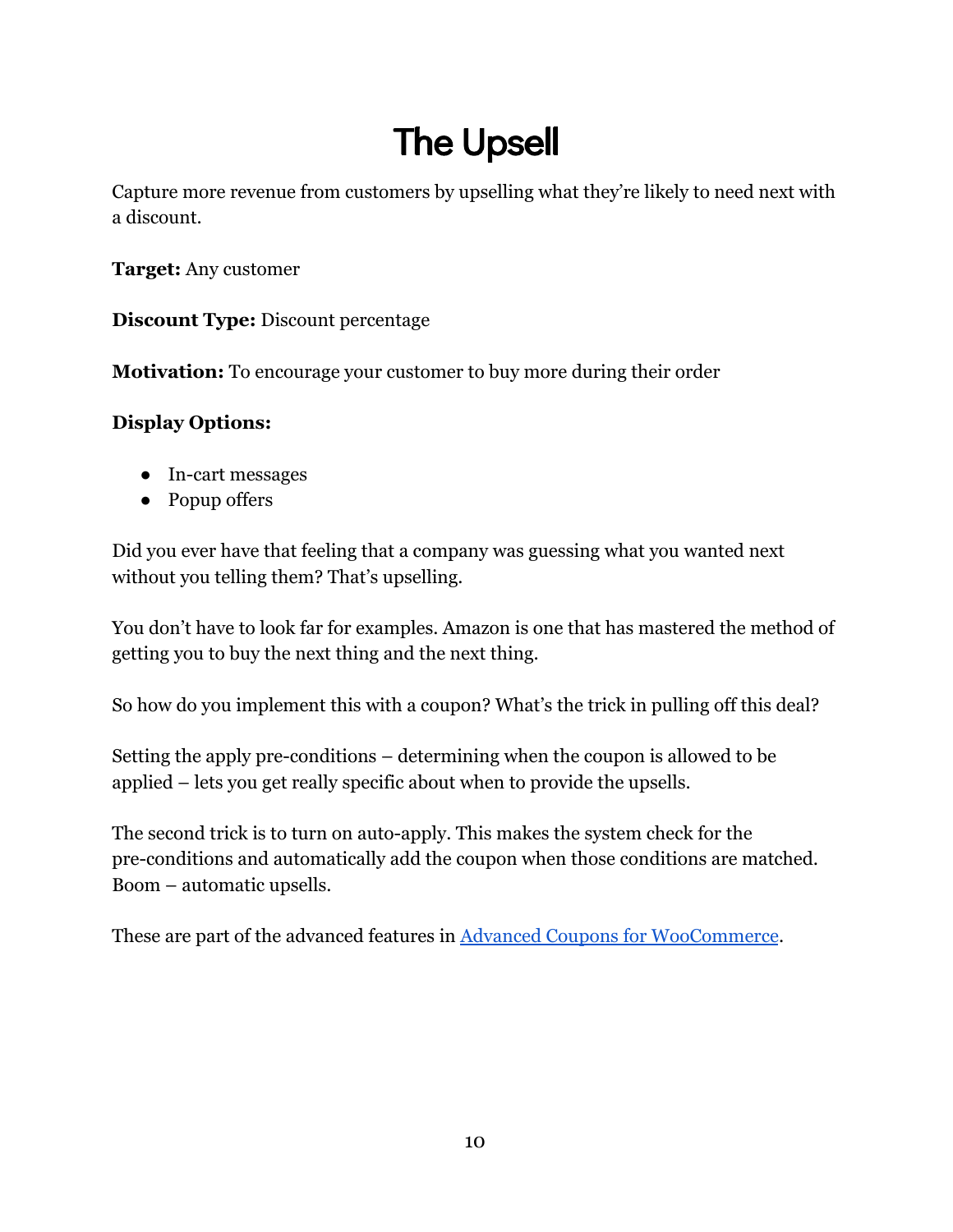### The Product Bundle

<span id="page-11-0"></span>Apply a discount when a certain sequence of products is in the cart.

**Target:** Any customer

**Discount Type:** Discount percentage

**Motivation:** Selling more of related products together

#### **Display Options:**

- On product pages
- In-cart messages

There's a million and one ways to do upsells but one of the most common is by using bundles.

Bundles are where you group a number of like products together and offer a discount when purchased together.

A great way to achieve the bundle pricing is with a coupon code that applies only when the required products are in the cart.

You can even choose to apply bundle pricing when a product from each category is in the cart.

This power and more is achievable via the condition checking in [Advanced Coupons](https://advancedcouponsplugin.com/?utm_source=AdvancedCoupons&utm_medium=PDF&utm_campaign=10CouponDealsFunnel&utm_content=10CouponDealsPDF).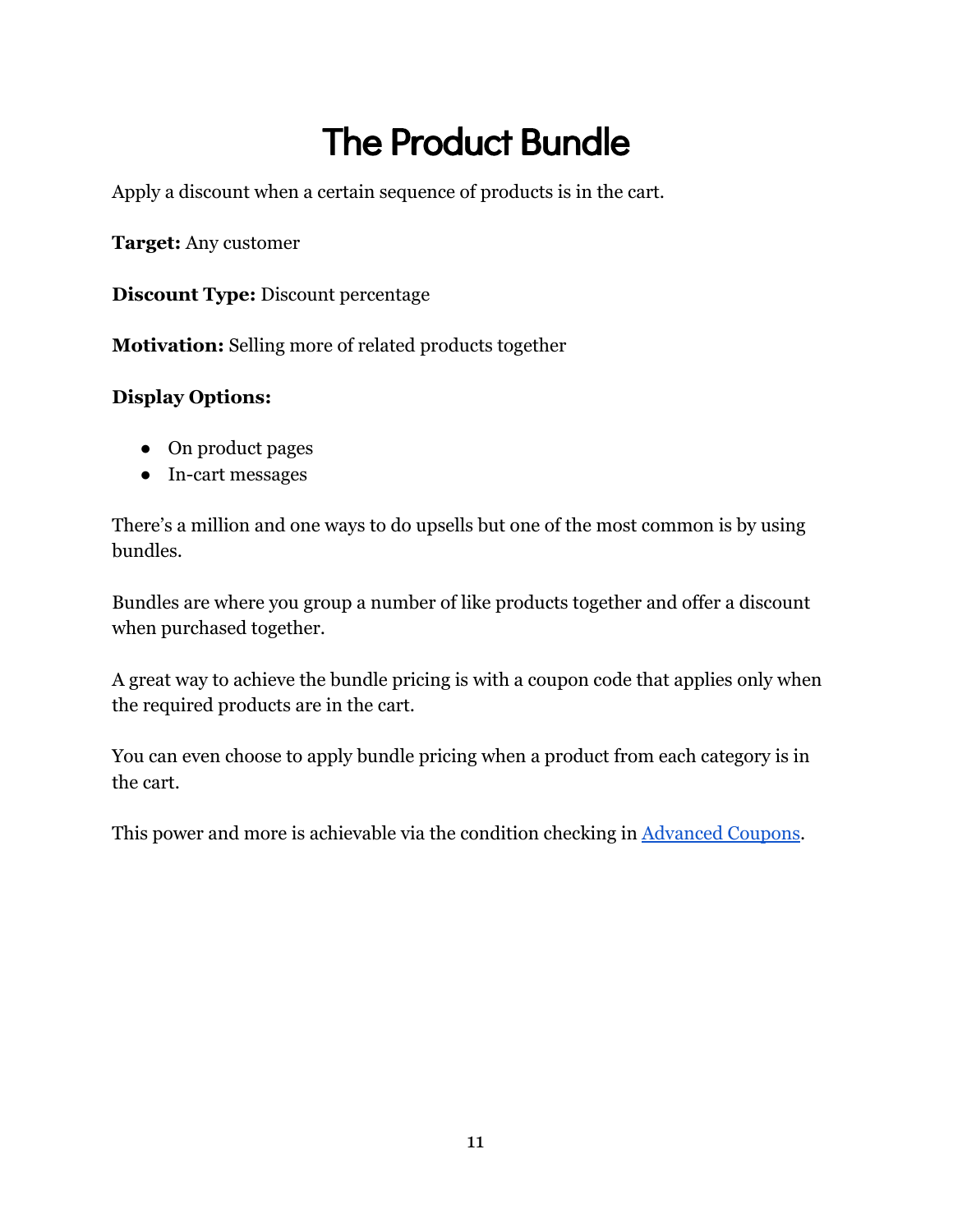### Cart Abandonment

<span id="page-12-0"></span>Save more shopping carts from abandonment with a quick coupon discount for their order.

**Target:** New customers

**Discount Type:** Discount percentage

**Motivation:** Selling more of related products together

#### **Display Options:**

- On product pages
- In-cart messages

What's worse than not getting an order? Not getting an order that could have been easily saved. Sometimes people just need a sweetener and that's what cart abandonment coupons are all about.

There's a million and one systems out there for detecting cart abandonment, even email systems like Drip, Campaign Monitor and Mailchimp have built in systems for them now, but just engaging with those people might not be enough.

To get the maximum number of abandoned carts rescued a coupon can be used to sweeten the deal and get it over the line.

Giving away a % of a cart's value in exchange for coming back and completing the order might sound like it's unnecessary but in reality you wouldn't have had that order at all. It's a small price to pay to get the order.

My 2 biggest tips for making the most of cart abandonment recovery coupons are:

- 1. Only apply this coupon for new customers, not existing customers new customers are hard to acquire and therefore more valuable if you can rescue them.
- 2. 5-15% is all you need to give away it's not really about the discount, it's just a carrot to get them back.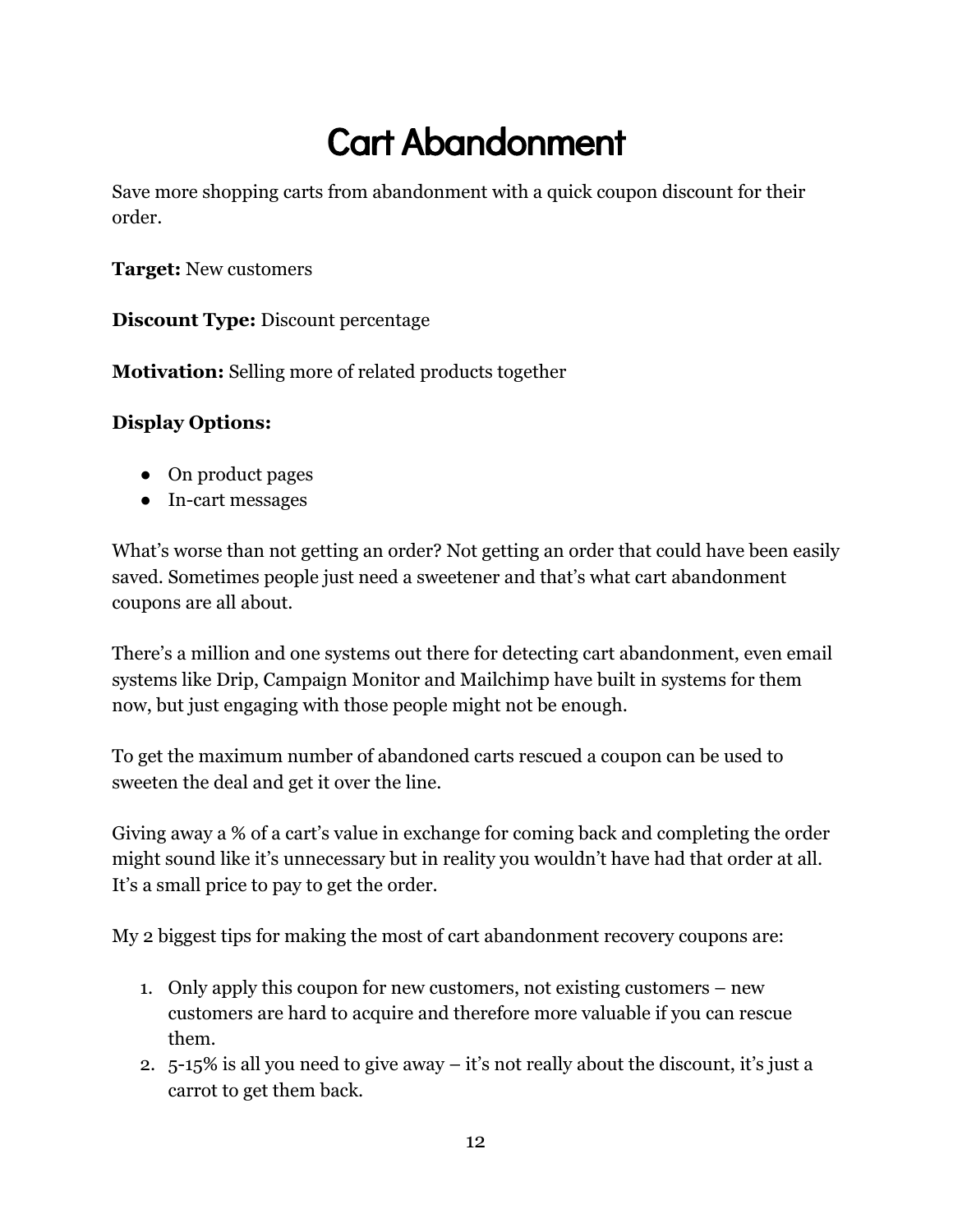### Affiliate Deals

<span id="page-13-0"></span>Create unique coupons for your big affiliates to solidify the relationship and increase the throughput even further.

**Target:** New customers

**Discount Type:** Discount percentage

**Motivation:** Better affiliate performance

#### **Display Options:**

- Affiliate's website
- Affiliate's email campaigns

If you haven't explored affiliate marketing for your store then you could be missing a huge opportunity.

Running an affiliate program can be a very rewarding experience and a very profitable one too.

If you aren't across what affiliate marketing is all about, the cliffnotes version is that you partner with affiliate marketers (usually bloggers, other business owners, and people with big audiences) and give them a percentage of the revenue from any sales that they refer.

The percentage of the sale that is passed on to the affiliate varies greatly but is typically in the 10-50% range.

From the customer's perspective though, they don't know any different.

Creating unique coupons for your biggest affiliates can help give the customers some further incentive to come through those affiliate links over to your site and make a purchase. It's a coupon discount they can't get anywhere else and that makes them feel special for using it.